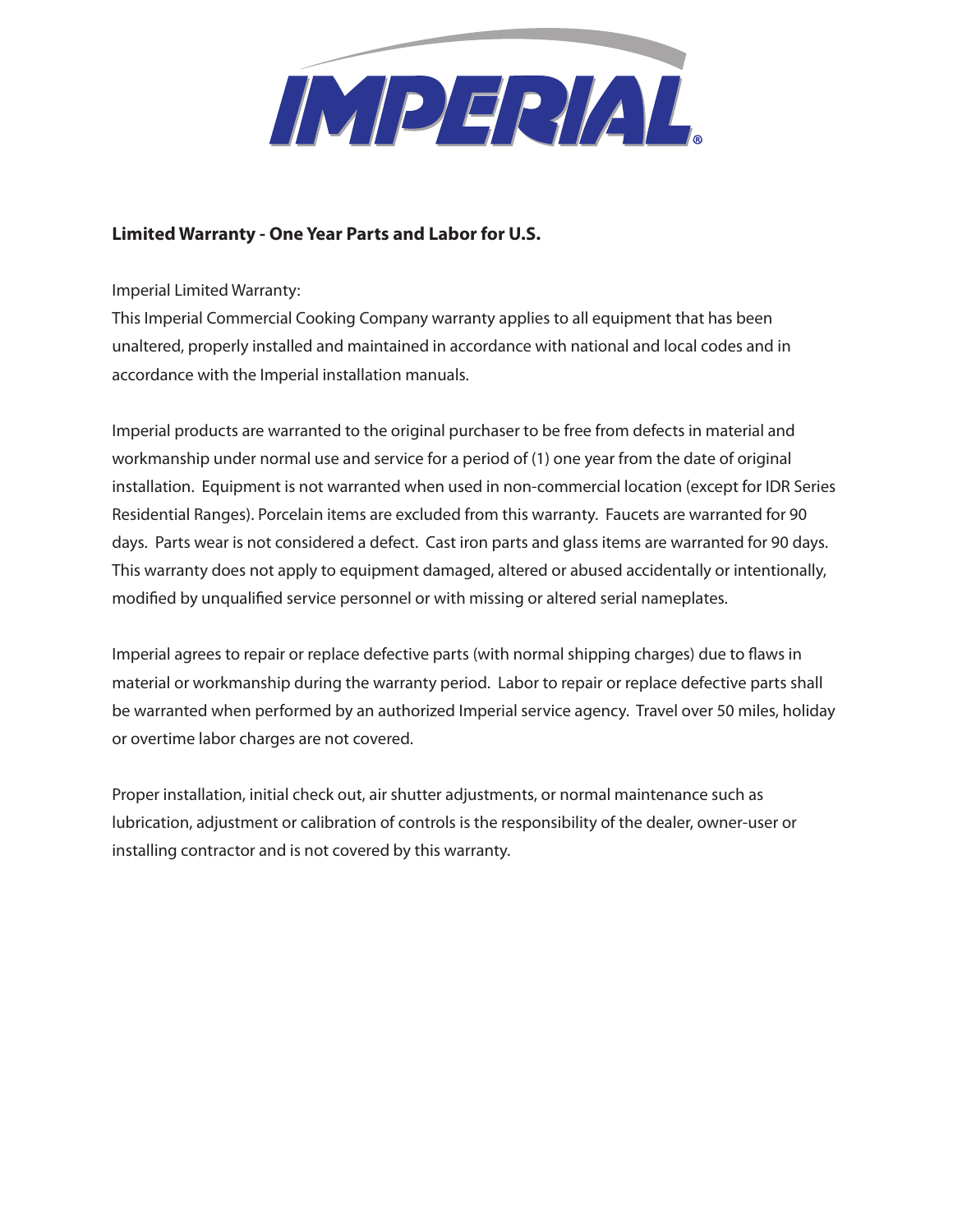

## **Limited Warranty - One Year Parts and Labor for U.S.**

Imperial Limited Warranty for Fryers and Pasta Cookers:

This Imperial Commercial Cooking Company warranty applies to all equipment that has been unaltered, properly installed and maintained in accordance with national and local codes and in accordance with the Imperial installation manuals.

Imperial products are warranted to the original purchaser to be free from defects in material and workmanship under normal use and service for a period of (1) one year from the date of original installation. Equipment is not warranted when used in non-commercial location. Parts wear is not considered a defect. Cast iron parts and glass items are warranted for 90 days.

Limited warranty of fry tank: Stainless Steel fry tank is 5 years pro-rated.

This warranty does not apply to equipment damaged, altered or abused accidentally or intentionally, modified by unqualified service personnel or with missing or altered serial nameplates.

Imperial agrees to repair or replace defective parts (with normal shipping charges) due to flaws in material or workmanship during the warranty period. Labor to repair or replace defective parts shall be warranted when performed by an authorized Imperial service agency. Travel over 50 miles, holiday or overtime labor charges are not covered.

Proper installation, initial check out, air shutter adjustments, or normal maintenance such as lubrication, adjustment or calibration of controls is the responsibility of the dealer, owner-user or installing contractor and is not covered by this warranty.